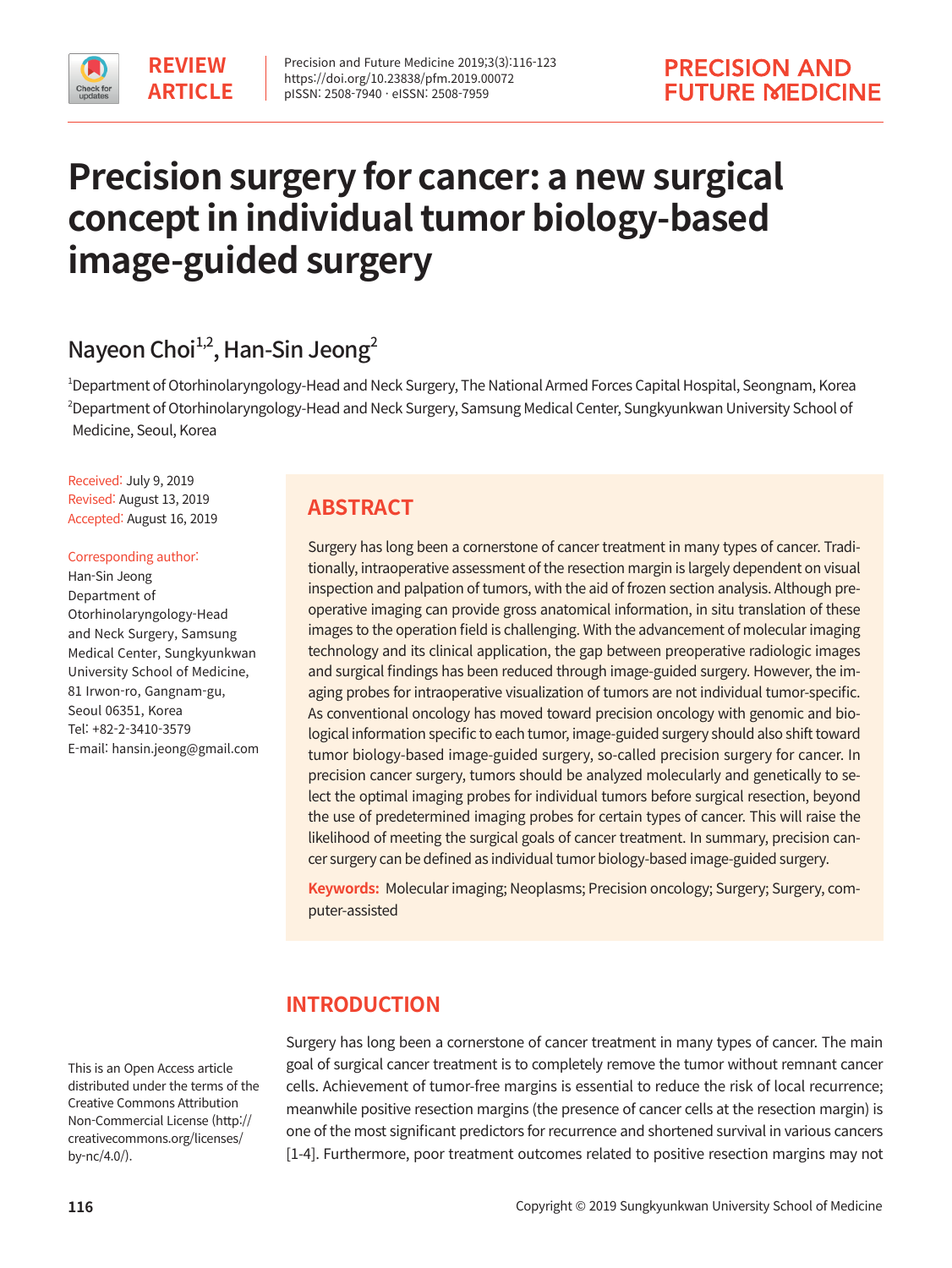Nayeon Choi, et al.

improve after salvage surgery or adjuvant treatment [1-5].

In this manuscript, we reviewed the use of optical tools during surgery with regard to the goals of surgical resection for cancer treatment and sought to define a new surgical concept: precision cancer surgery as an extension of image-guided surgery.

## **LIMITATIONS OF CURRENT SURGICAL TREATMENTS**

Traditionally, intraoperative assessment of the resection margin is largely dependent on visual inspection and palpation of tumors, with the aid of frozen section analysis. Although preoperative imaging such as computed tomography, ultrasonography (US), and magnetic resonance imaging (MRI) can provide gross anatomical information, in situ translation of these images to the operation field is challenging. Even with intraoperative frozen section analysis, overall diagnostic accuracy is not high due to sampling error and limited amount of samples and examination [6,7]. Due to these factors, the incidence of close (a less than 5-mm safety margin around tumors) and positive margins is as high as 40% in head and neck cancers [8].

## **IMAGE GUIDANCE FOR PRECISE CANCER SURGERY**

With the advancement of molecular imaging technology and its clinical application, the gap between preoperative radiologic images and surgical findings has been reduced through image-guided surgery [9-11]. The primary purpose of image-guided surgery is to visually differentiate tumor cells from the surrounding tissues in real time, which enables complete resection and preservation of normal function to the greatest extent possible [12].

## Conventional imaging-guided surgery

Intraoperative delineation of tumors using conventional anatomical imaging modalities has been applied to tumor ablative surgery for several solid cancers. Glioblastoma is a highly infiltrative brain tumor with poorly defined tumor boundaries. Preoperative MRI is limited to defining tumor margin clearly during surgery because of the brain shift and swelling that occurs during surgery [13]. To overcome these shortcomings of preoperative imaging, intraoperative MRI has been introduced into the neurosurgical field. Many studies have reported that intraoperative MRI-guided surgery improves resection quality without increasing neurological complications and has a positive impact on survival [13-15]. In a randomized controlled trial, intraoperative MRI offered 96% total resection in comparison with 68% without it [13]. However, the need for multiple resources for intraoperative MRI may be a stumbling block to clinical application in other types of cancers.

 Breast conservation surgery has been recognized as a standard surgery for early breast cancer. Similar to other solid cancers, positive resection margins are a significant poor prognostic factor for recurrence and survival [16-18]. A randomized clinical trial comparing intraoperative US-guided surgery to palpation-guided surgery revealed significant improvement in securing negative resection margins with US during surgery (3% vs. 17% positive resection margins favoring US-guided surgery) [18]. In addition, US-guided surgery reduced the resection volume with good margin status, suggesting that it enabled more accurate surgery.

 In short, intraoperative radiology or US-guided surgery has the potential to improve the primary goal of surgery using anatomical information during surgery. However, it has some limitations such as the low anatomical resolution of conventional imaging for surgery, inability to capture anatomical displacement or distortion during surgical manipulation, difficulty of real-time imaging during surgery (except intraoperative US), and a lack of cancer-specific information.

## Fluorescence-guided surgery

Fluorescence optical imaging with various imaging probes and molecular targeting materials has been introduced for real-time image-guided surgery to overcome the drawbacks of conventional imaging. These technological developments enable the surgeon to remove the cancer at a submillimeter level [12,19]. The characteristics of cancer cells including increased transformed optical properties, growth factors, angiogenesis, and proteolysis have been utilized in fluorescence optical image-guided surgery [20]. This allows real-time feedback during surgery even in the surgical wound bed. As a result, it can provide wide surgical field images, and can detect microscopic residual disease.

## Conventional fluorescence-guided surgery

In a fluorescence-guided surgery, tumor-specific signals are the main target for visualization to discriminate between tumor and normal tissues [21]. Thus, signal to background ratio (or tumor to background ratio) is a key component of optical imaging. Molecules with fluorescent light emission are known as fluorophores, whereas molecules with light ab-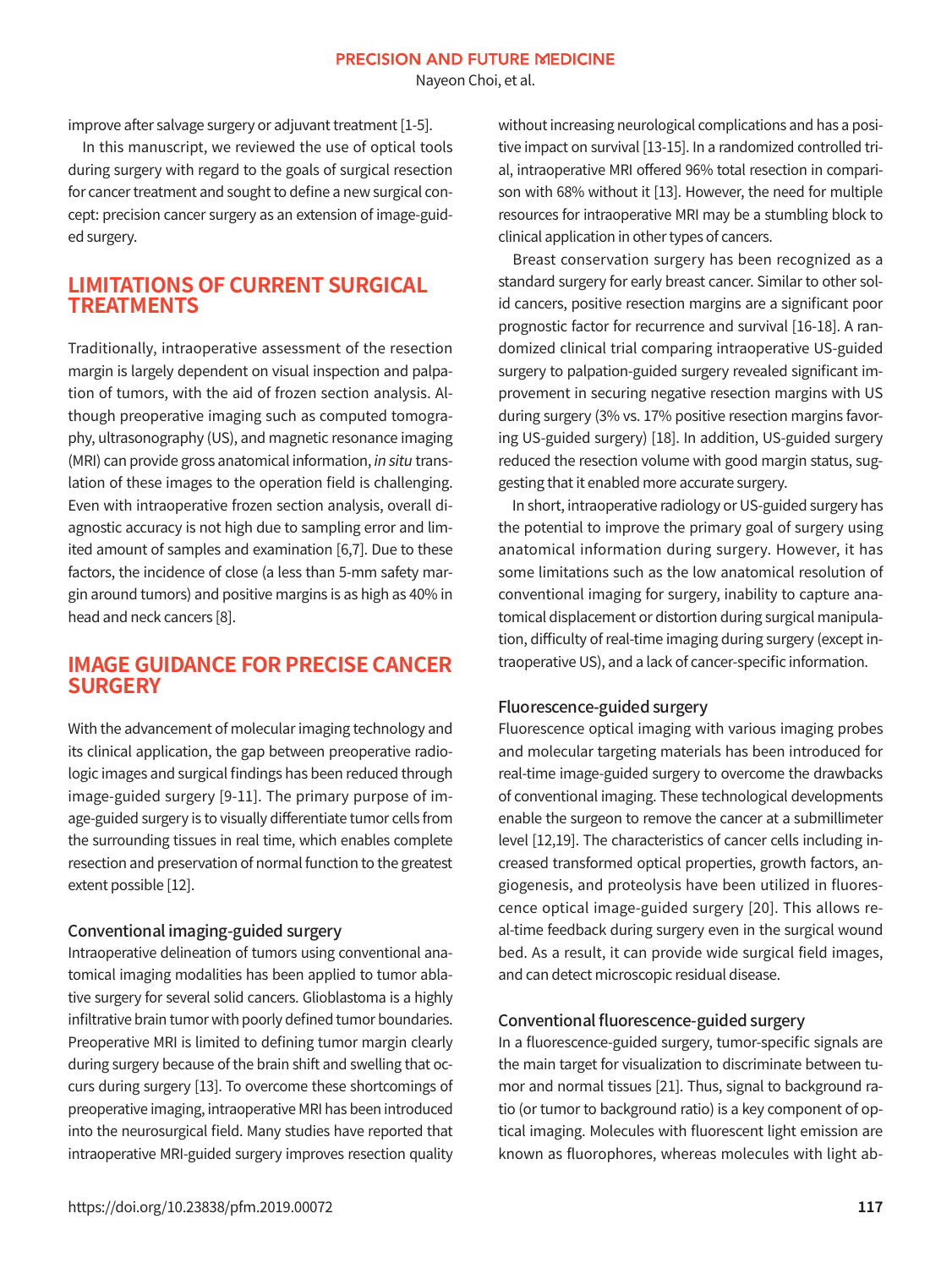Precision cancer surgery

sorption are called chromophores [20]. The representative chromophore in cancer imaging is hemoglobin, which absorbs light spectra less than 600 nm in wavelength. Water and lipids absorb light spectra over 900 nm [20]. Fluorescent imaging using the visible light spectrum (400- to 600-nm wavelength) has high nonspecific background light with scattering and a low tumor to background ratio [22], which frequently fails to meet the imaging criteria (tumor to background ratio  $>$  3) [23].

## Near-infrared fluorescence imaging

A light spectrum between 650 and 900 nm is more desirable for fluorescence imaging, because less absorption in normal tissue and a relatively high tumor to background ratio [24]. In addition, this near-infrared light spectrum has high tissue penetration (5 to 10 mm) with little interference from intrinsic fluorescence [10]. Thus, nonspecific fluorescence can be minimized and tumors can be delineated more clearly during surgery. In line with the improvement in near-infrared fluorescent imaging, several imaging systems have been introduced in the clinical setting to visualize near-infrared signals [25-27].

## **FLUORESCENT PROBE FOR IMAGE-GUIDED SURGERY**

Indocyanine green (ICG) is the most popular imaging agent for image-guided surgery. IGC emits a light spectrum of 700 to 800 nm (a near-infrared fluorescent contrast agent), and has been approved by the U.S. Food and Drug Administration for surgery [11]. It is cleared by the liver and has been used for a long time to evaluate the clearance function of the liver and to image blood vessels (angiography). After binding with plasma proteins, ICG is retained in tumor tissues through the increased permeability of tumor vessels and lymphatics [28]. In a trial of ICG, it was able to identify small metastatic tumors of hepatocellular carcinoma [28]. The fluorescent margin of the tumor was demarcated from surrounding normal tissues during several hours to days after intravenous injection of ICG [28]. Many studies reported the clinical application of ICG for various solid tumors including colorectal, gastric, and head and neck cancer [10,20,21,29]. In addition to ICG, many fluorescent dyes including Cy5.5, Cy7, IRdye800 CW, and quantum dots have been used for near-infrared imaging and image-guided surgery [12,20].

## **BIOLOGIC MARKERS FOR IMAGE-GUIDED SURGERY**

Even with a high tumor to background ratio, the above fluorescent imaging probes are not tumor-specific, accumulating in tumor tissues in a passive manner. Thus, several biological signals have been incorporated into molecular tumor imaging to enhance tumor-specific uptake intraoperatively. Folate receptor-alpha [30], epidermal growth factor receptor [31], HER2/neu [32], prostate-specific membrane antigen [33], transferrin receptor [34], and carcinoembryonic antigen 19-9 [35] have been studied to distinguish tumor from normal tissue in various types of cancer.

For example, in breast cancer, ICG with trastuzumab (monoclonal antibody against HER2 receptor) was investigated to visualize margins and to classify molecular subtype during surgery [36]. Adhesion molecule alpha-v-beta-3 integrin can also be an imaging target for tumor delineation by Cy5.5 or IRDye800 CW conjugate with an antibody against alpha-v-beta-3 integrin [26,37,38].

 A randomized controlled trial of 5-aminolevulinic acid (5- ALA) was a landmark study of an imaging probe that improved progression-free survival in glioblastoma patients [39]. However, this study did not provide preoperative molecular or genetic information regarding brain tumors with regard to whether cancer tissue had 5-ALA susceptibility.

 The tumor environment is aberrantly transformed by cancer cells. This causes dysregulated extra- and intracellular pH [40], hypoxia [41], increased secretion of matrix metalloproteinases [42], cathepsins [43], and gamma-glutamyl transpeptidase [44], which are potential targets for tumor-specific image-guided surgery.

 In head and neck cancers, near-infrared imaging dye of IRDye800 CW conjugated with anti-epidermal growth factor receptor (panitumumab) has been used in head and neck squamous cell carcinoma [45]. In a phase I trial, cetuximab (anti-epidermal growth factor receptor [EGFR] antibody)- IRDye800 was shown to improve surgical resection more precisely with a high tumor to background ratio [46]. Tumor was sharply demarcated from surrounding normal tissues within 1 mm, and fluorescence was strongly correlated with the location of the tumor, as confirmed by biopsy [47]. Another study of cetuximab-IRDye800 for head and neck cancer also showed the safety and tumor specificity of image-guided surgery [46]. This study enrolled patients with biopsy-proven head and neck squamous cell carcinoma, not specified into positive epidermal growth factor tumor.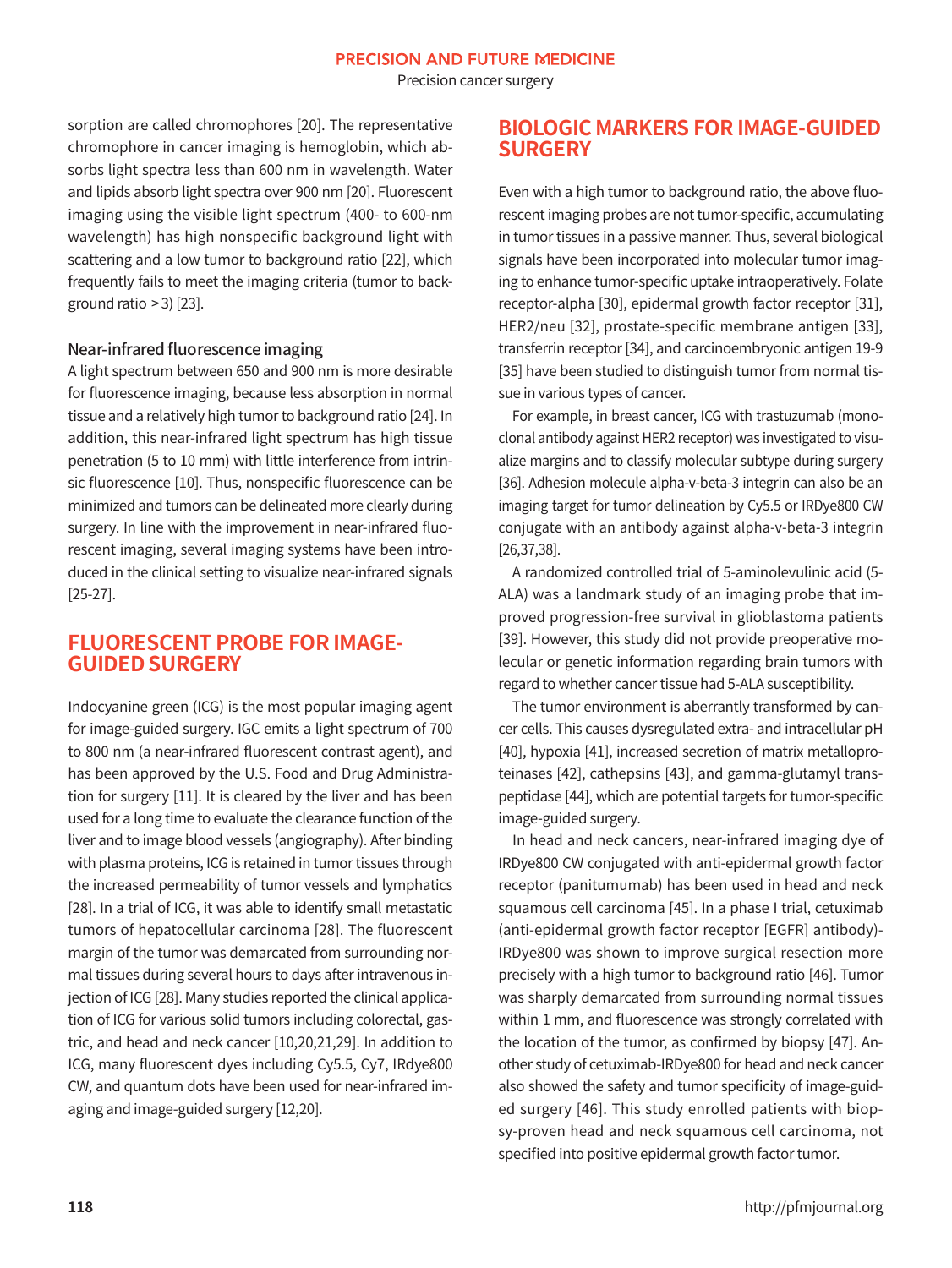Nayeon Choi, et al.

 Transferrin receptor is a poor prognostic indicator and is overexpressed in head and neck cancer. An in vivo study showed that the maximum fluorescence signal of the tumors occurred between 90 and 120 minutes after injection and a high tumor to background ratio was achieved [34]. Another study using Cy5.5 conjugated anti-vascular endothelial growth factor antibody (bevacizumab) in an animal experiment also demonstrated the feasibility of image-guided surgery for head and neck cancers using this probe [48].

## **NEW DEFINITION OF PRECISION CANCER SURGERY**

Tumors may have different phenotypes and characteristics

according to anatomical location, histologic subtype, previous treatment, tumor burden (stage) and chronological effect [49]. This can be a major hurdle to choosing the best-fit imaging probe that correctly or accurately visualizes target tumor cells in precision image-guided surgery. Thus, it should be further improved with a tailored method reflecting individual tumor-specific biological changes. In this article, we suggest a new surgical concept, individual tumor biology-based (individualized) image-guided surgery, and investigate its potential significance in surgical oncology.

 Traditionally, cancer treatment has been based on tumor location (primary site) and histopathology [50]. However, recent development of genomic and molecular technologies revealed that cancers from the same origin and histopathol-



Conventional oncology for recurrent/metastatic cancer

Precision oncology for recurrent/metastatic cancer



Fig. 1. Basic concept of precision oncology (precision medicine) compared with the conventional oncology. NGS, next generation sequencing.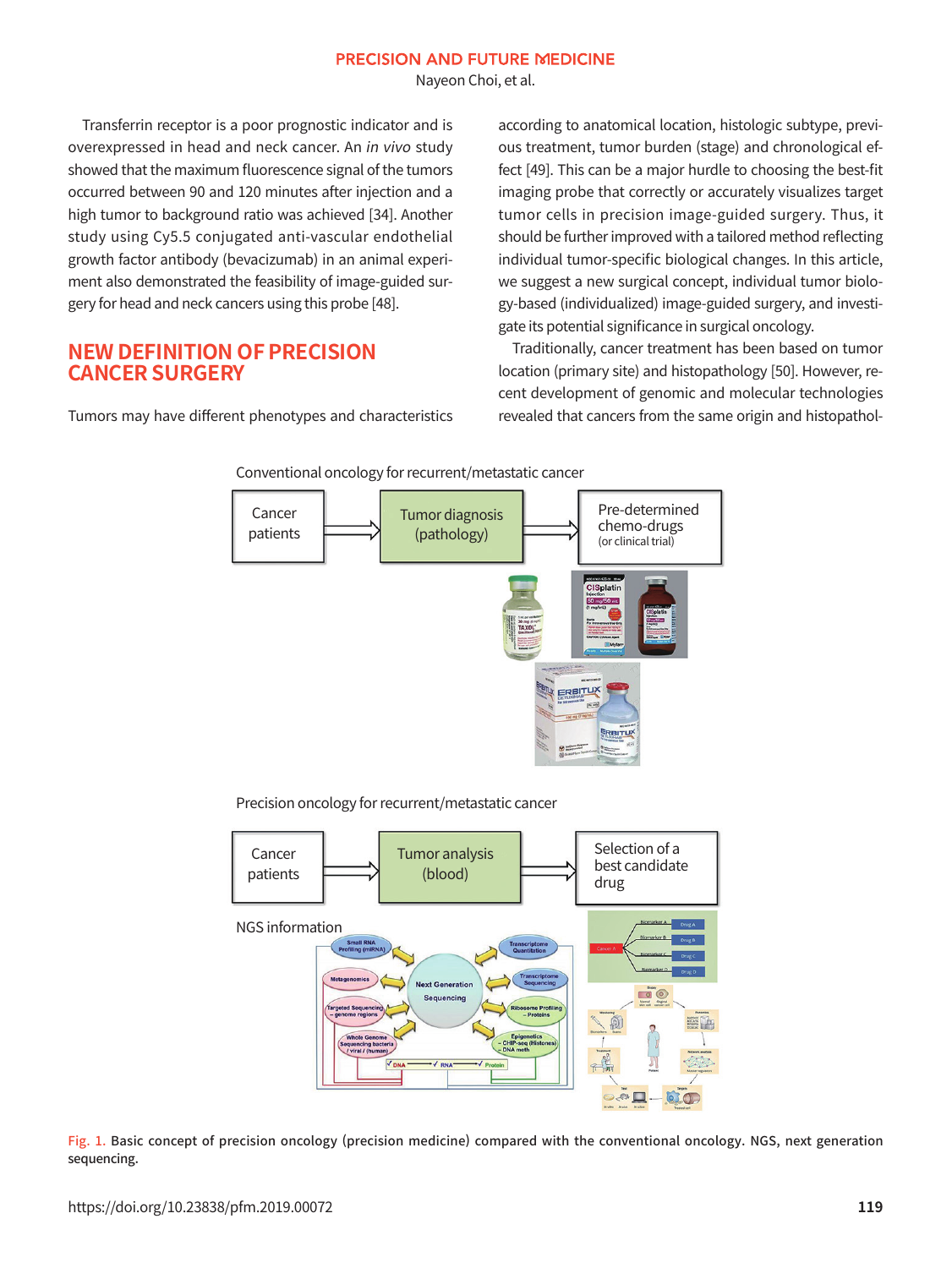Precision cancer surgery

ogy can have molecular diversity, which may result in treatment resistance or failure [51]. With cancer genomic atlas, many clinicians and researchers expect that a rational selection of target agents for specific genetic and molecular alterations of cancer, even from the diverse origin sites [51,52].

 This would accelerate the feasibility of prevention, early detection, and patient-tailored treatment of various types of cancers. Translation of molecular and genomic data into cancer treatments enables personalized cancer medicine with specific target agents [53].

Precision medicine in a basket clinical trial linked molecular targets specific to the genetic aberrations of cancer and target drugs, irrespective of the tumor origin [54]. Several genome-based cancer medicines have been used in clinical settings, including trastuzumab for HER2 mutation in breast cancer [55], imatinib for tyrosine kinase KIT (CD117) aberration in gastrointestinal stromal tumors [56], and erlotinib for EGFR in lung cancer [57]. However, precision oncology does not promise clinical benefits; a previous report of 2,000 consecutive patients showed that only 6.4% of patients had actionable alterations fitting genotype-matched trials [58]. Nonetheless, rapid accumulation of genetic information, technology, and drugs has improved the clinical outcomes of several target agents.

 The main purpose of cancer surgery is to identify the extent of tumor accurately and remove tumors completely with minimal loss of physiological function. In conventional oncological surgery, surgeons have relied on visual inspection with white light and tactile sensations during surgery, as mentioned before. Clinical application of intraoperative molecular imaging has improved the outcomes of surgical cancer treatments [59]. However, the imaging probes for intraoperative visualization of tumors are not individual tumor-specific. As conventional oncology has moved toward precision oncology with genomic and biological information specific to each tumor, image-guided surgery should also shift toward tumor biology-based image-guided surgery, socalled precision surgery for cancer (Figs. 1, 2). This is a simple concept with regard to more accurate image-guided surgery.

Conventional surgery for resectable cancer



No tumor specific or patient specific surgery

#### Cf.

Image-guided surgery based on predetermined biomarker issues: It does not reflect individualized tumor characteristics, patient specificity and tumor heterogeneity.

Precision surgery for resectable cancer



Fig. 2. Translation of a precision oncology concept to the precision cancer surgery. In precision cancer surgery, tumors are analyzed molecularly and genetically to select the optimal imaging probes for individual tumors before surgical resection, beyond the use of predetermined imaging probes for certain types of cancer. NGS, next generation sequencing.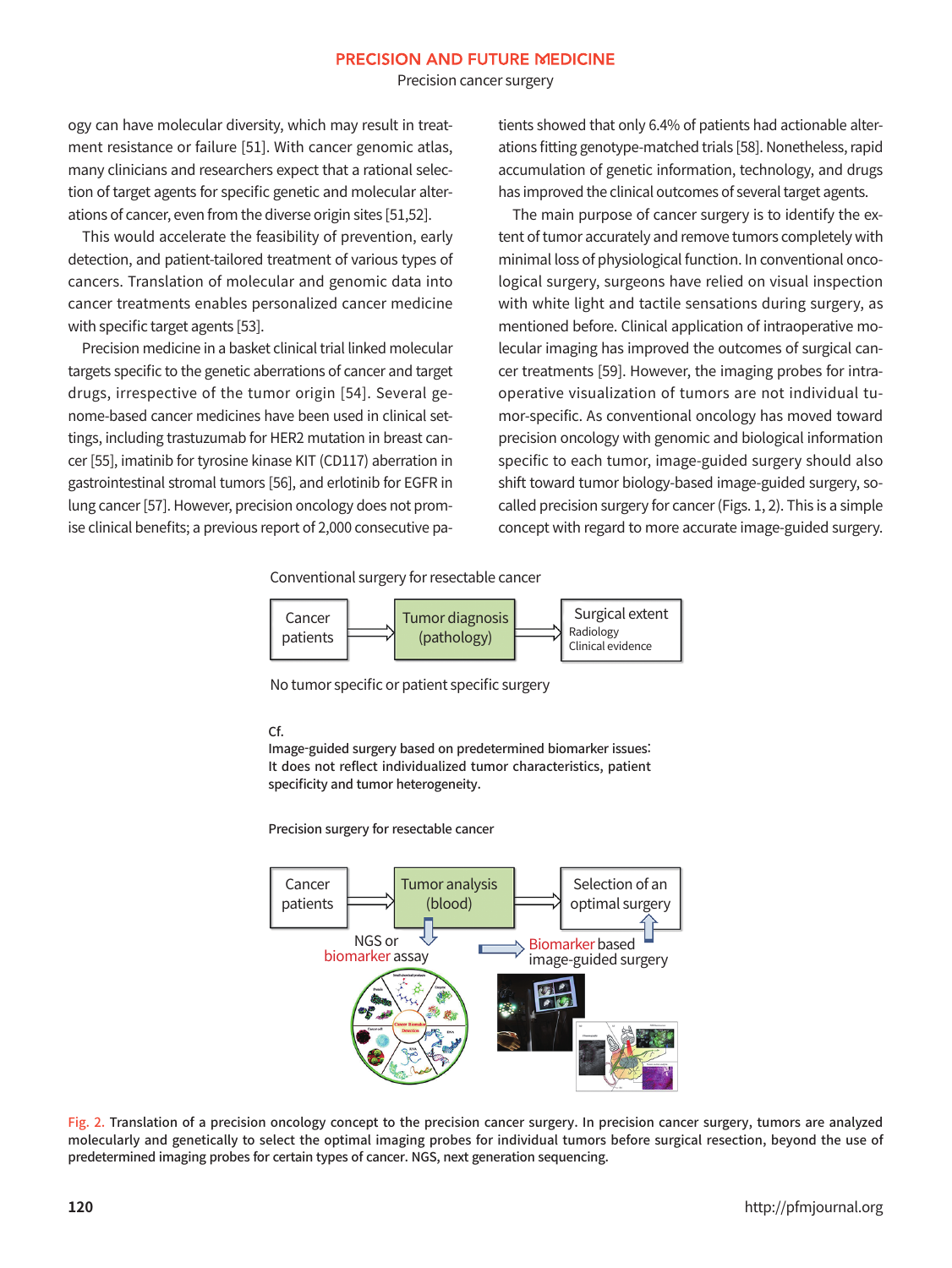Nayeon Choi, et al.

In precision cancer surgery, tumors should be analyzed molecularly and genetically to select the optimal imaging probes for individual tumors before surgical resection, beyond the use of predetermined imaging probes for certain types of cancer. This will raise the likelihood of meeting the surgical goals of cancer treatment.

# **CONCLUSION**

In this manuscript, we reviewed the current status of optical tools during surgery for cancer treatment and tried to define a new concept of precision cancer surgery. Based on the previous and ongoing works of image-guided surgery, precision cancer surgery can be defined as individual tumor biology-based image-guided surgery. Surgical treatment for cancer will be advancing to a more accurate and precise surgery through understanding and application of individual tumor biology near future.

# **CONFLICTS OF INTEREST**

No potential conflict of interest relevant to this article was reported.

# **ACKNOWLEDGMENTS**

This research was supported by a grant from the National Research Foundation (NRF) funded by the Korean government (2018R1A2B6002920).

## **ORCID**

Nayeon Choi https://orcid.org/0000-0002-0962-0594 Han-Sin Jeong https://orcid.org/0000-0003-4652-0573

## **REFERENCES**

- 1. Hinni ML, Ferlito A, Brandwein-Gensler MS, Takes RP, Silver CE, Westra WH, et al. Surgical margins in head and neck cancer: a contemporary review. Head Neck 2013;35: 1362-70.
- 2. Singletary SE. Surgical margins in patients with early-stage breast cancer treated with breast conservation therapy. Am J Surg 2002;184:383-93.
- 3. Meric F, Mirza NQ, Vlastos G, Buchholz TA, Kuerer HM, Babiera GV, et al. Positive surgical margins and ipsilateral breast tumor recurrence predict disease-specific survival

after breast-conserving therapy. Cancer 2003;97:926-33.

- 4. Dotan ZA, Kavanagh K, Yossepowitch O, Kaag M, Olgac S, Donat M, et al. Positive surgical margins in soft tissue following radical cystectomy for bladder cancer and cancer specific survival. J Urol 2007;178:2308-12.
- 5. Haque R, Contreras R, McNicoll MP, Eckberg EC, Petitti DB. Surgical margins and survival after head and neck cancer surgery. BMC Ear Nose Throat Disord 2006;6:2.
- 6. DiNardo LJ, Lin J, Karageorge LS, Powers CN. Accuracy, utility, and cost of frozen section margins in head and neck cancer surgery. Laryngoscope 2000;110:1773-6.
- 7. Black C, Marotti J, Zarovnaya E, Paydarfar J. Critical evaluation of frozen section margins in head and neck cancer resections. Cancer 2006;107:2792-800.
- 8. McMahon J, O'Brien CJ, Pathak I, Hamill R, McNeil E, Hammersley N, et al. Influence of condition of surgical margins on local recurrence and disease-specific survival in oral and oropharyngeal cancer. Br J Oral Maxillofac Surg 2003;41:224-31.
- 9. Labadie RF, Davis BM, Fitzpatrick JM. Image-guided surgery: what is the accuracy? Curr Opin Otolaryngol Head Neck Surg 2005;13:27-31.
- 10. Gioux S, Choi HS, Frangioni JV. Image-guided surgery using invisible near-infrared light: fundamentals of clinical translation. Mol Imaging 2010;9:237-55.
- 11. Keereweer S, Kerrebijn JD, van Driel PB, Xie B, Kaijzel EL, Snoeks TJ, et al. Optical image-guided surgery: where do we stand? Mol Imaging Biol 2011;13:199-207.
- 12. Iqbal H, Pan Q. Image guided surgery in the management of head and neck cancer. Oral Oncol 2016;57:32-9.
- 13. Senft C, Bink A, Franz K, Vatter H, Gasser T, Seifert V. Intraoperative MRI guidance and extent of resection in glioma surgery: a randomised, controlled trial. Lancet Oncol 2011; 12:997-1003.
- 14. Senft C, Schoenes B, Gasser T, Platz J, Bink A, Franz K, et al. Feasibility of intraoperative MRI guidance for craniotomy and tumor resection in the semisitting position. J Neurosurg Anesthesiol 2011;23:241-6.
- 15. Claus EB, Horlacher A, Hsu L, Schwartz RB, Dello-Iacono D, Talos F, et al. Survival rates in patients with low-grade glioma after intraoperative magnetic resonance image guidance. Cancer 2005;103:1227-33.
- 16. Yu CC, Chiang KC, Kuo WL, Shen SC, Lo YF, Chen SC. Low re-excision rate for positive margins in patients treated with ultrasound-guided breast-conserving surgery. Breast 2013;22:698-702.
- 17. Dunne C, Burke JP, Morrow M, Kell MR. Effect of margin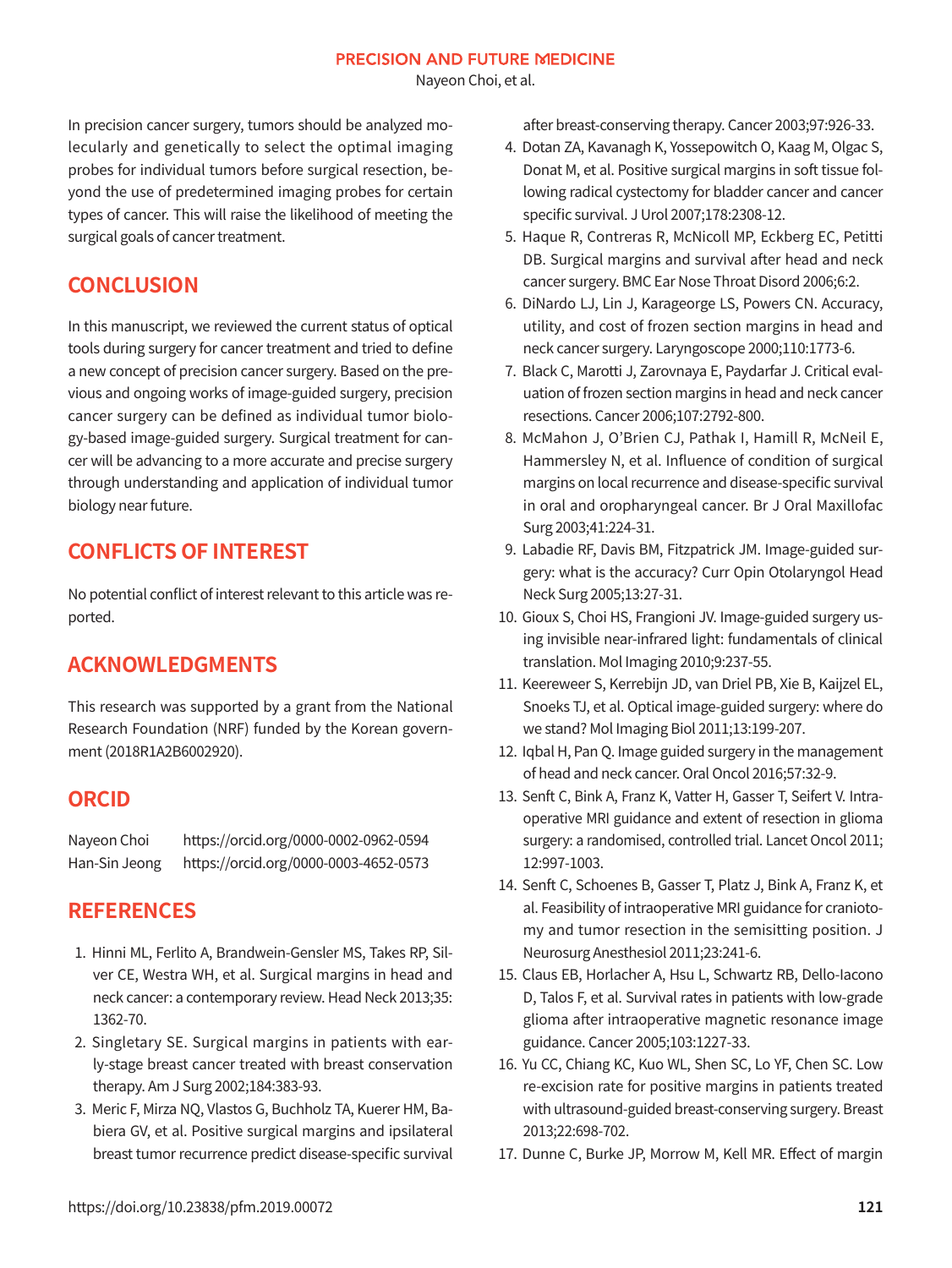status on local recurrence after breast conservation and radiation therapy for ductal carcinoma in situ. J Clin Oncol 2009;27:1615-20.

- 18. Krekel NM, Haloua MH, Lopes Cardozo AM, de Wit RH, Bosch AM, de Widt-Levert LM, et al. Intraoperative ultrasound guidance for palpable breast cancer excision (CO-BALT trial): a multicentre, randomised controlled trial. Lancet Oncol 2013;14:48-54.
- 19. Savariar EN, Felsen CN, Nashi N, Jiang T, Ellies LG, Steinbach P, et al. Real-time in vivo molecular detection of primary tumors and metastases with ratiometric activatable cell-penetrating peptides. Cancer Res 2013;73:855- 64.
- 20. Rosenthal EL, Warram JM, Bland KI, Zinn KR. The status of contemporary image-guided modalities in oncologic surgery. Ann Surg 2015;261:46-55.
- 21. Wang C, Wang Z, Zhao T, Li Y, Huang G, Sumer BD, et al. Optical molecular imaging for tumor detection and image-guided surgery. Biomaterials 2018;157:62-75.
- 22. DaCosta RS, Wilson BC, Marcon NE. Fluorescence and spectral imaging. ScientificWorldJournal 2007;7:2046-71.
- 23. Keereweer S, Sterenborg HJ, Kerrebijn JD, Van Driel PB, Baatenburg de Jong RJ, Lowik CW. Image-guided surgery in head and neck cancer: current practice and future directions of optical imaging. Head Neck 2012;34:120-6.
- 24. Chance B. Near-infrared images using continuous, phase-modulated, and pulsed light with quantitation of blood and blood oxygenation. Ann N Y Acad Sci 1998; 838:29-45.
- 25. Day KE, Beck LN, Deep NL, Kovar J, Zinn KR, Rosenthal EL. Fluorescently labeled therapeutic antibodies for detection of microscopic melanoma. Laryngoscope 2013; 123:2681-9.
- 26. Chi C, Du Y, Ye J, Kou D, Qiu J, Wang J, et al. Intraoperative imaging-guided cancer surgery: from current fluorescence molecular imaging methods to future multi-modality imaging technology. Theranostics 2014;4:1072-84.
- 27. Sugie T, Sawada T, Tagaya N, Kinoshita T, Yamagami K, Suwa H, et al. Comparison of the indocyanine green fluorescence and blue dye methods in detection of sentinel lymph nodes in early-stage breast cancer. Ann Surg Oncol 2013;20:2213-8.
- 28. Ishizawa T, Fukushima N, Shibahara J, Masuda K, Tamura S, Aoki T, et al. Real-time identification of liver cancers by using indocyanine green fluorescent imaging. Cancer 2009; 115:2491-504.
- 29. Schaafsma BE, Mieog JS, Hutteman M, van der Vorst JR,

Kuppen PJ, Lowik CW, et al. The clinical use of indocyanine green as a near-infrared fluorescent contrast agent for image-guided oncologic surgery. J Surg Oncol 2011; 104:323-32.

- 30. van Dam GM, Themelis G, Crane LM, Harlaar NJ, Pleijhuis RG, Kelder W, et al. Intraoperative tumor-specific fluorescence imaging in ovarian cancer by folate receptor-α targeting: first in-human results. Nat Med 2011;17:1315-9.
- 31. Ke S, Wen X, Gurfinkel M, Charnsangavej C, Wallace S, Sevick-Muraca EM, et al. Near-infrared optical imaging of epidermal growth factor receptor in breast cancer xenografts. Cancer Res 2003;63:7870-5.
- 32. Koyama Y, Hama Y, Urano Y, Nguyen DM, Choyke PL, Kobayashi H. Spectral fluorescence molecular imaging of lung metastases targeting HER2/neu. Clin Cancer Res 2007;13:2936-45.
- 33. Nakajima T, Mitsunaga M, Bander NH, Heston WD, Choyke PL, Kobayashi H. Targeted, activatable, in vivo fluorescence imaging of prostate-specific membrane antigen (PSMA) positive tumors using the quenched humanized J591 antibody-indocyanine green (ICG) conjugate. Bioconjug Chem 2011;22:1700-5.
- 34. Shan L, Hao Y, Wang S, Korotcov A, Zhang R, Wang T, et al. Visualizing head and neck tumors in vivo using near-infrared fluorescent transferrin conjugate. Mol Imaging 2008;7:42-9.
- 35. McElroy M, Kaushal S, Luiken GA, Talamini MA, Moossa AR, Hoffman RM, et al. Imaging of primary and metastatic pancreatic cancer using a fluorophore-conjugated anti-CA19-9 antibody for surgical navigation. World J Surg 2008;32:1057-66.
- 36. Sano K, Mitsunaga M, Nakajima T, Choyke PL, Kobayashi H. In vivo breast cancer characterization imaging using two monoclonal antibodies activatably labeled with near infrared fluorophores. Breast Cancer Res 2012;14:R61.
- 37. Ye Y, Chen X. Integrin targeting for tumor optical imaging. Theranostics 2011;1:102-26.
- 38. Wenk CH, Ponce F, Guillermet S, Tenaud C, Boturyn D, Dumy P, et al. Near-infrared optical guided surgery of highly infiltrative fibrosarcomas in cats using an anti-αvß3 integrin molecular probe. Cancer Lett 2013;334:188-95.
- 39. Stummer W, Pichlmeier U, Meinel T, Wiestler OD, Zanella F, Reulen HJ, et al. Fluorescence-guided surgery with 5-aminolevulinic acid for resection of malignant glioma: a randomised controlled multicentre phase III trial. Lancet Oncol 2006;7:392-401.
- 40. Zhao T, Huang G, Li Y, Yang S, Ramezani S, Lin Z, et al. A